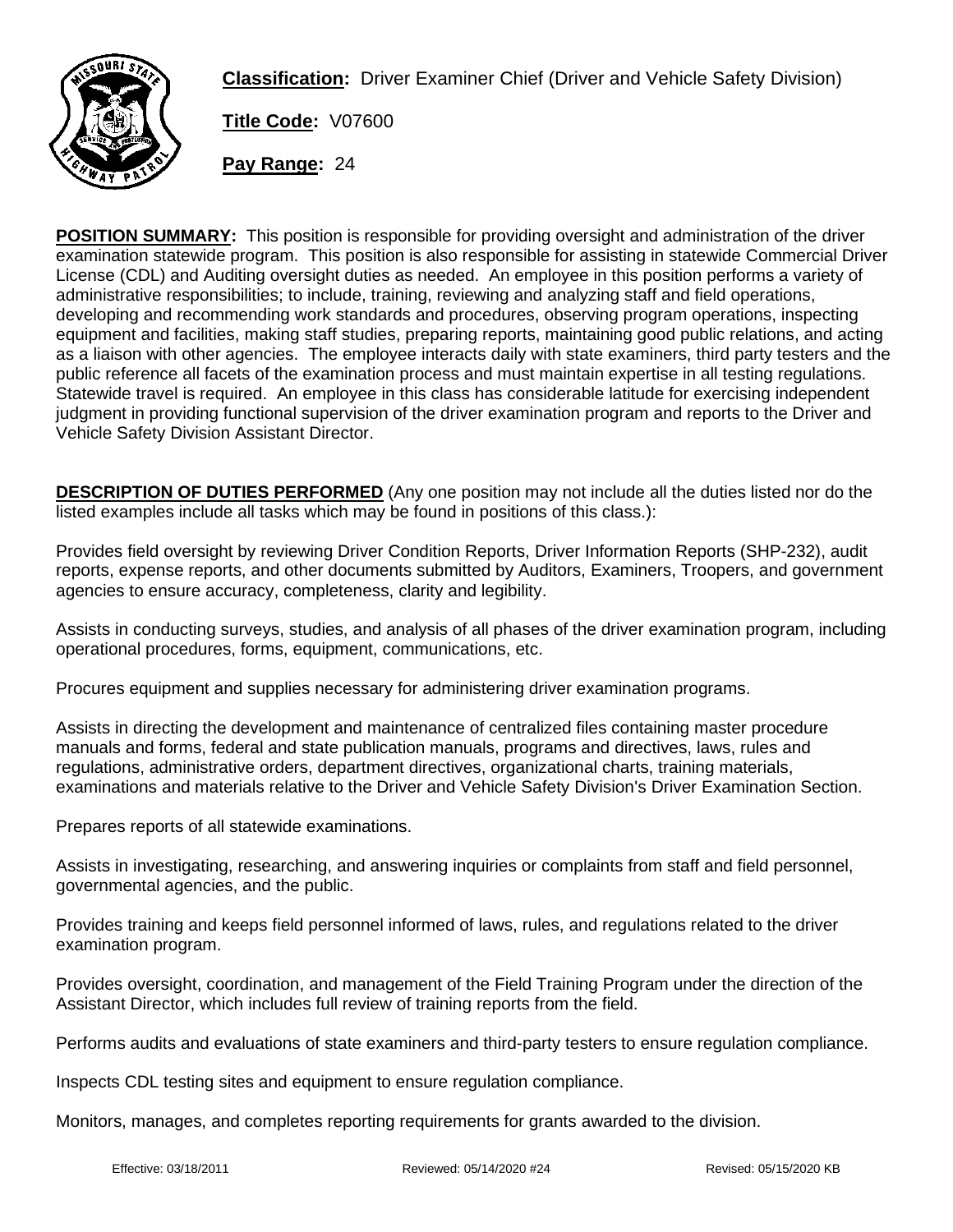Assists in coordinating the driver examination committee in making recommendations regarding driver examination procedures.

Attends meetings and training for program development, both in-state and out of state as required by the Division Director.

Performs other related work as assigned.

**REQUIRED KNOWLEDGE, SKILLS, AND ABILITIES:** Extensive knowledge of the methods and procedures used in administering driver license examinations.

Extensive knowledge of the laws, rules, and regulations pertaining to examinations for motor vehicle operators and the commercial driver license program.

Extensive knowledge of the Patrol's policies, procedures, rules, and regulations.

Extensive knowledge of the principles of administration, supervision, leadership and training.

Must possess excellent customer service skills.

Must be skilled in operating a Class B or higher CDL vehicle.

Must demonstrate skills in working closely with others as a cooperative team and display team leadership.

Ability to use organizational and analytical skills to evaluate facts and figures to determine fundamental causes and symptoms of operational and organizational weakness.

Ability to conduct CDL and driver license examinations in accordance with prescribed regulations and procedures.

Ability to work in an environment that involves hazards or discomforts such as working outdoors in inclement weather for extended periods of time.

Ability to communicate thoughts and concepts orally and in writing via memos, reports, group discussions, or presentations with Patrol staff, troop personnel, or the public.

Ability to effectively plan, organize, train and direct the work of designated employees.

Ability to maintain complex records and files.

Ability to provide own transportation to and from various locations statewide.

Ability to operate a motor vehicle in accordance with Missouri State Highway Patrol policy and the State of Missouri statutes, to include any Patrol assigned vehicle with the responsibility for its upkeep and basic maintenance.

Ability to operate examination and office equipment in relation to job duties.

Ability to verbally answer inquiries and explain testing procedures to troop personnel and the public.

Ability to lift and carry at least fifty pounds (testing equipment and materials).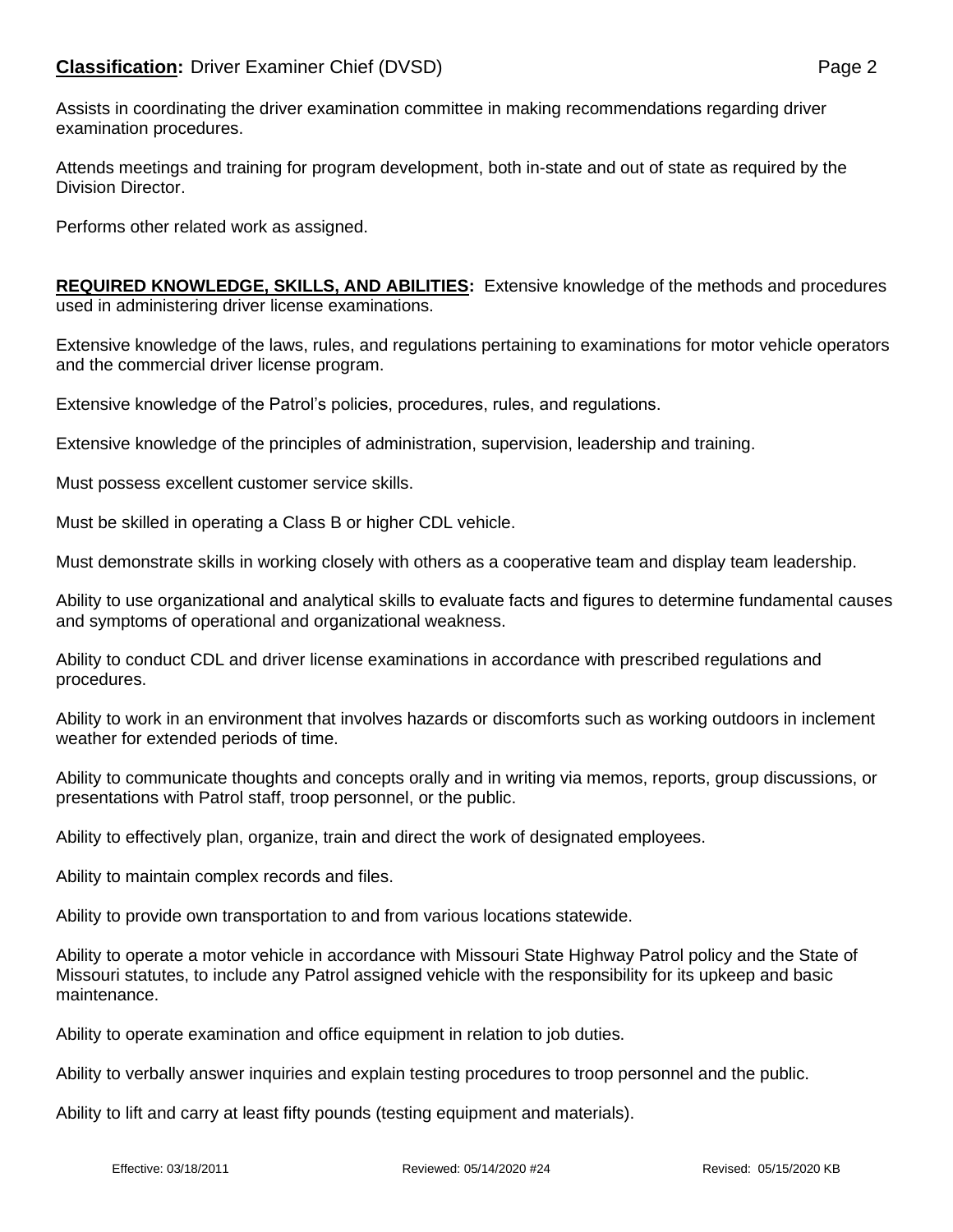## **Classification:** Driver Examiner Chief (DVSD) **Page 3** Page 3

Ability to work in a fast-paced environment and work under pressure.

Ability to handle restricted and confidential information in a professional manner and maintain the information as such.

Ability to communicate in English clearly and concisely, both orally and in writing.

Ability to establish and maintain harmonious working relations with others.

Ability to work with material that may be of a sexual nature relating to criminal activity (e.g., written material, photographs, and/or verbal language, etc.)

Ability to work hours as assigned.

**MINIMUM EXPERIENCE AND EDUCATION REQUIRED** (The following represents the minimum qualifications used to accept applicants, provided that equivalent substitution will be permitted in case of deficiencies in either experience or education.):

Possess at least four years experience as a Driver Examiner with the Missouri State Highway Patrol, with a minimum of one year as a Driver Examiner Supervisor or CDL Examiner Auditor.

Promotions will be based on service time in the Driver and Vehicle Safety Division's Driver Examination Section and the ability to proficiently perform the duties of the position. The employee must serve at least twelve months in a classification before being considered for a promotion.

**NECESSARY SPECIAL REQUIREMENTS:** Have not been convicted of a felony or any crime involving moral turpitude or have any indictment or information pending for any offense involving moral turpitude

Must be at least twenty-one years of age.

Must have successfully completed a job-related examination specified by the Director of the Driver Examination Division.

Must possess or obtain and maintain a valid class B or higher commercial driver license (CDL) with passenger and school bus endorsements with no CDL restrictions within 12 months of appointment.

Must successfully complete the Commercial Driver License (CDL) Examiner Training Course as soon as practicable.

Must successfully complete Police Instructor School within 12 months of appointment.

Per General Order 26-07, uniformed civilian employees will not have tattoos or brands on the head, neck, wrists, or hands. Tattoos and/or brands on any other part of a member or uniformed civilian's body, which would be visible during movements in the performance of their duties while wearing any official uniform or civilian attire, will be completely covered and not visible while on duty.

## **FLSA STATUS:** Non-Exempt